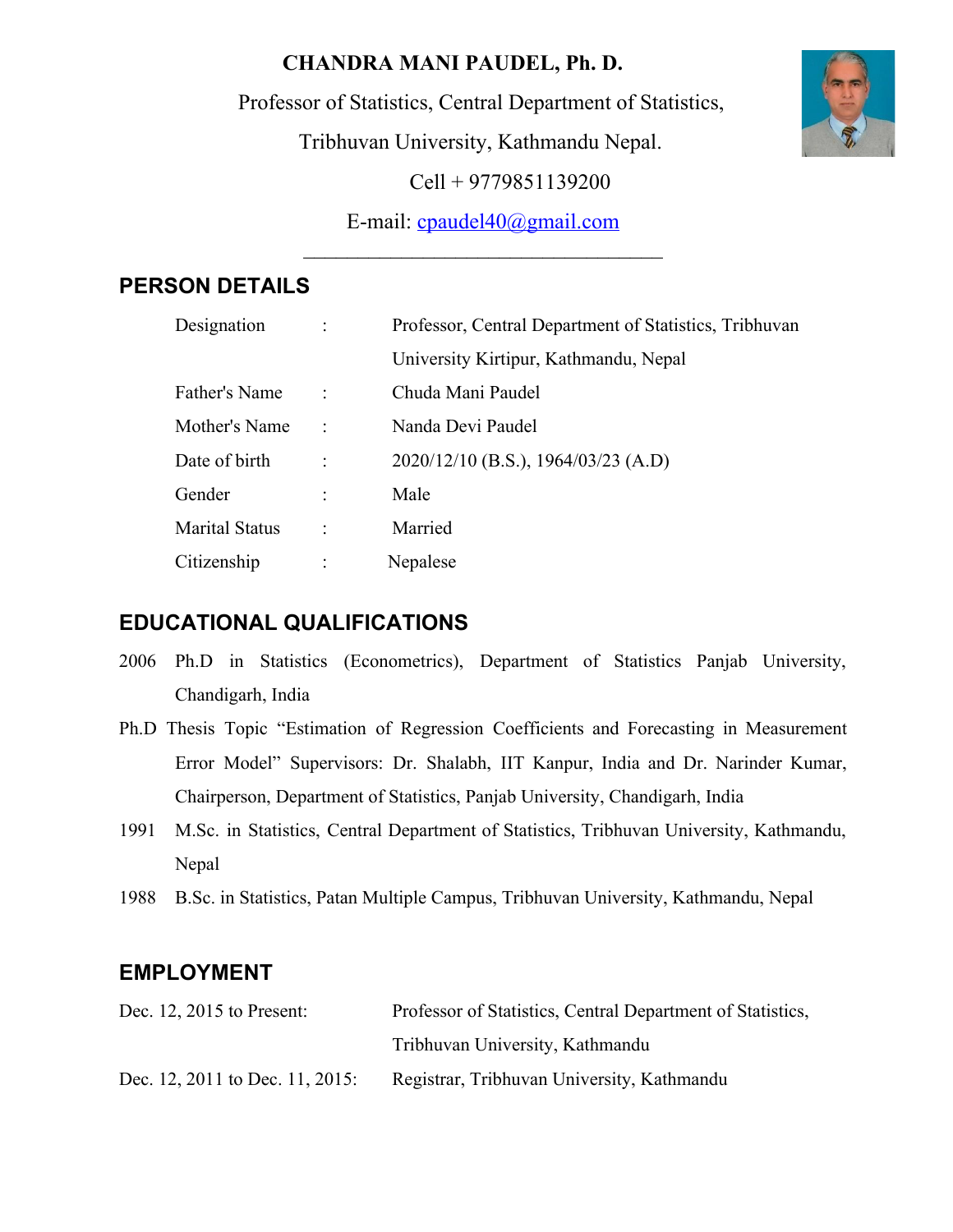| Oct. 22, 2009 to Dec. 11, 2011:  | Central Department of Statistics, Tribhuvan University: |
|----------------------------------|---------------------------------------------------------|
|                                  | Associate Professor of Statistics.                      |
| Sept. 18, 2009 to Oct. 21, 2009: | Tribhuvan University Prithvi Narayan Campus,            |
|                                  | Pokhara, Nepal: Associate Professor of Statistics.      |
| Oct. 20, 1997 to Sept. 17, 2009: | Tribhuvan University Prithvi Narayan Campus,            |
|                                  | Pokhara, Nepal: Lecturer of Statistics.                 |
| Sept. 10, 1997 to Oct. 19, 1997: | Tribhuvan University Gorkha Campus, Gorkha,             |
|                                  | Nepal: Lecturer of Statistics.                          |
| 11 March, 1993 to Sept. 9, 1997: | Tribhuvan University Gorkha Campus, Gorkha,             |
|                                  | Nepal: Asst. Lecturer of Math and Statistics.           |

## **RESEARCH AND PUBLICATIONS**

### **A. Research Articles Published in International Journals**

- 1. Simultaneous Prediction of Actual and Average Values of Response Variable in Replicated Measurement Error Models (2008). *Recent Advances in Linear Models and Related Areas, Essay in Honour of Helge Toutenburg,* **Springer**, Germany.
- 2. Consistent Estimation of Regression Parameters under Replicated Ultrastructural Model with Non-normal Errors. *Journal of Statistical Computation and Simulation*, (2008) USA.

#### **B. Some Research Articles Published in National Journals**

- 1. Data Modeling with Unobservable Variables (2007). *Econometric Literature*, Department of Economics, Tribhuvan University, Prithwi Narayan Campus, Pokhara, Nepal.
- 2. Parametric Statistical Inference for Directional Data (2008). *Himalayan Scientific Journal, Vol. I*, *Issue I,* Himalayan Scientific Society, Pokhara, Nepal.
- 3. Logical Interpretation of Statistical Techniques in Research (2008). **Proceeding of the seminar organized by Gorkha Campus**, Tribhuvan University at July 10 - 12, 2008.
- 4. Tourism in Nepal: A Time Series Assessment (2011). *Himalayan Scientific Journal, Vol. 4, Oct. 2011, Prithvi Narayan Campus,* Pokhara, Nepal.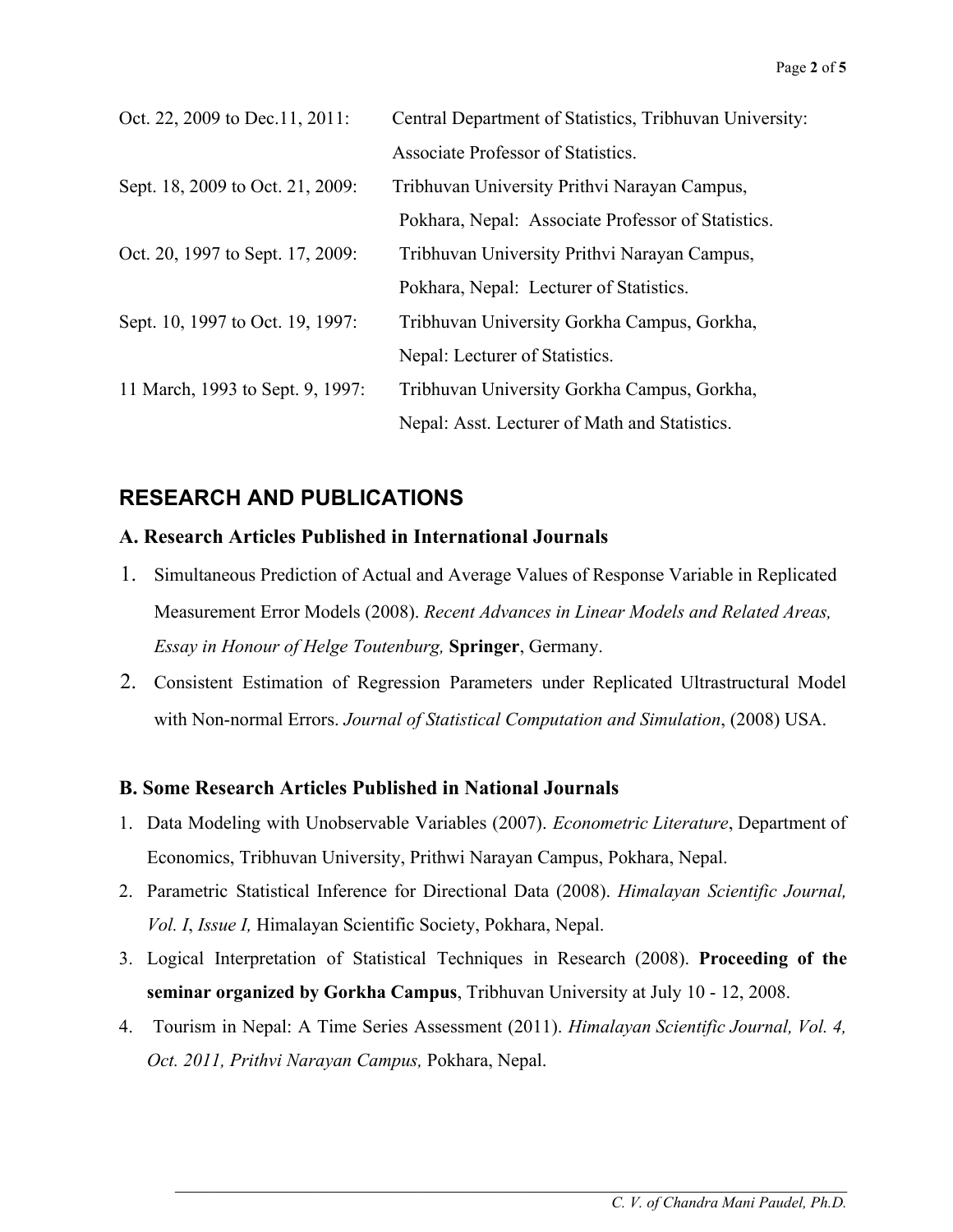- 5. Application of Logarithemic Distribution to Study the Rural-Out Migration (2011). Perspectives on Higher Education, Vol. 6, Oct. 2011, Journal of TUTA University Campus, Kirtipur. (A joint article with Tika Ram Aryal)
- 6. Demographic Model for Describing the tempo in Fertility (2012). TU Bulletin Special 2012-13, 28 June 2012.
- 7. Indirect Technique to Estimate the Extent of Mis-reporting of Infant Deaths of the Surveys Data (2012). Perspectives on Higher Education, Vol. 7, Aug 2012, Journal of TUTA University Campus, Kirtipur. (A Joint Article with Tika Ram Aryal).
- 8. Probability Model to Describe the Distribution of Infant Deaths (2012). Yeti Journal of Mathematics , Vol. 1, No 1, August 2012, Department of Mathematics, Prithvi Narayan Campus, Pokhara, Tribhuvan University.
- 9. Care Givers' Perception on Caring Elderly of Nepal (2012). Anusilan, No 1, 2012. Dadeldhura Campus, Dadeldhura,Tribhuvan University.

### **D. Thesis, Profiles and Books**

- 1. Estimation of Regression Coefficients and Forecasting in Measurement Error Model (2005). A PhD thesis, submitted to the Panjab University, Chandigarh India for the degree of Doctor of Philosophy.
- 2. Primary Education in Thumki Village Development Committee (1992). A village profile (unpublished), submitted to Tribhuvan University, Kirtipur Nepal for the requirement of NDS program.
- 3. Understanding Probability (2012), Welcome Publications Pvt. Ltd., Dillibazar Kathmandu.
- 4. Quantitative Techniques in Economics (2012). Welcome Publications Pvt. Ltd., Dillibazar Kathmandu. (A joint publication with Tika Ram Aryal).

**Computer literacy**: - MS Office, using statistical packages S-Plus, R and SPSS.

### **International Conference/Workshop and Seminars**

|                | Dec. 21-23, 2002 International conference on "Statistics, Combinatorics and Related Areas", |
|----------------|---------------------------------------------------------------------------------------------|
|                | SCRA 2002-FIM IX, Allahabad University Allahabad, India.                                    |
| Jan. 3-7, 2004 | 91st Session of Indian Science Congress Association, Chandigarh, India.                     |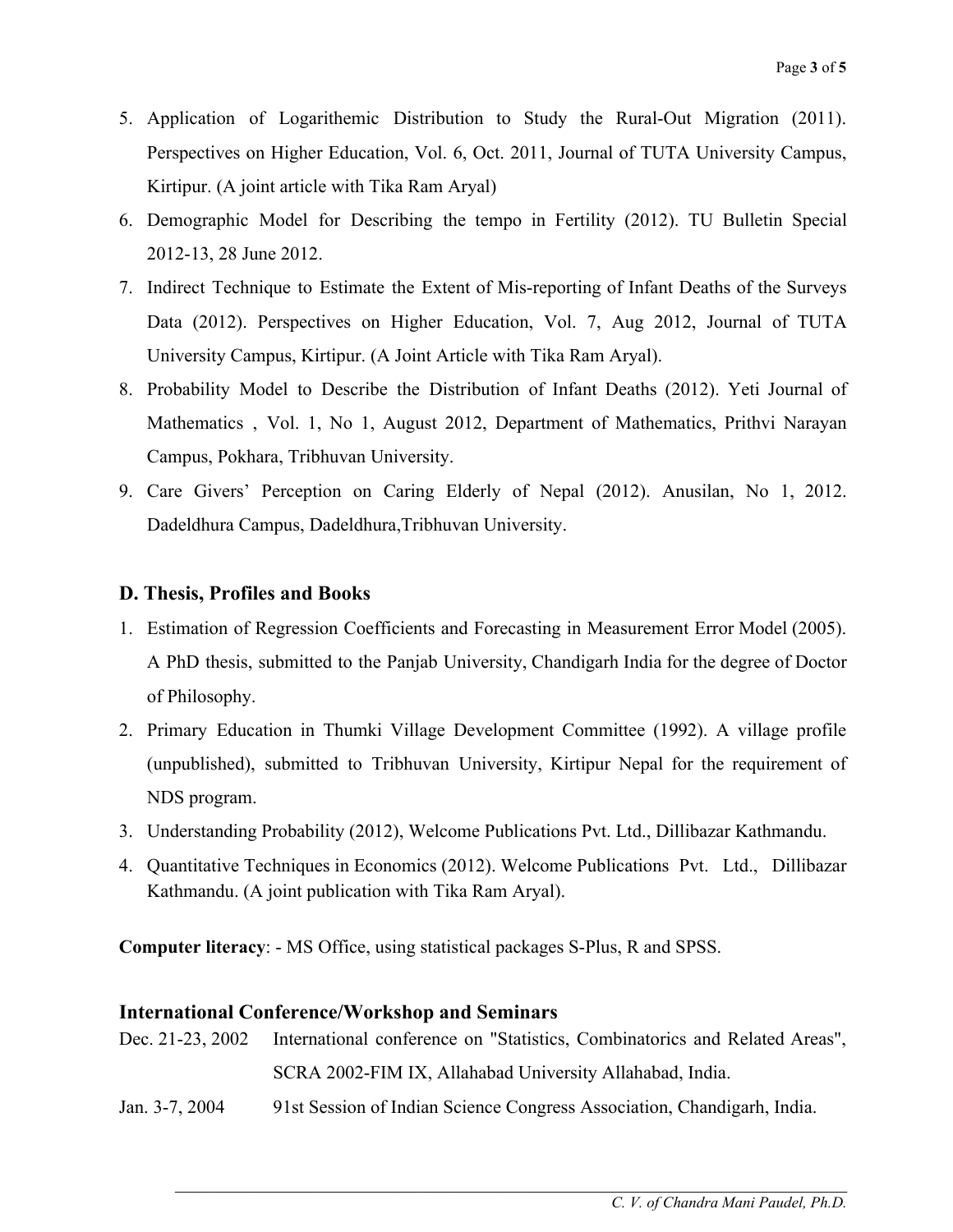- Oct. 4-9, 2004 Winter School on "Design of Experiment and Sample Surveys" Jointly organized by Indian Statistical Institute Kolkata and Department of Statistics Panjab University Chandigarh, India.
- Dec. 26, 2004 Workshop on "Survival Analysis" Organized by Department of Biostatistics, Sanjay Gandhi Postgraduate Institute of Medical Sciences Lucknow, India.
- Dec. 27-29, 2004 Eleventh International Conference- SCRA 2004-FIM XI Lucknow, India.
- Jan. 4-6, 2005 International Conference on "Recent Advances in Statistics" Department of Mathematics and Statistics, Indian Institute of Technology Kanpur, India.
- Dec. 23-27, 2006 Workshop on Multivariate Statisitical Methods with Recently Emerging Applications (WMSM) ISI Kolkata, India.
- Dec. 28-29, 2006 International Conference on Multivariate Statistical Methods (ICMSM), ISI KolKata, India.

#### **National Seminars and Workshops**

- May 28-30, 2006 Some Application of Statistics in Development Initiatives with Special Reference to Nepal, Kathmandu, Nepal.
- July 10 12, 2008 Resource Person: Research Orientation Seminar Gorkha Campus, Tribhuvan University.

#### **Organizational Attachment and Experiences**

- 1. Dec. 20, 2008 to Dec. 19, 2011 Senator of Pokhara University, Pokhara, Nepal.
- 2. May 7, 2009 to Dec. 19, 2011, Executive Council Member of Pokhara University, Pokhara, Nepal.
- 3. Feb. 17, 2006 to May 13, 2010 Member of Research Committee, Prithwi Narayan Campus Pokhara, Tribhuvan University, Nepal.
- 4. Member of Committee for Finance and Organizational Development, Pokhara Sub-Metropolitan, Kaski, Nepal.
- 5. Jan. 3, 2011 to Dec.12, 2011 Member of Faculty Board (Member of Biddhaparisad), Institute of Science and Technology, Tribhuvan University, Kathmandu Nepal.
- 6. Apr. 26, 20011 to Dec.12, 2011 Member of Department Research Committee, Central Dept. of Statistics, TU Kirtipur.